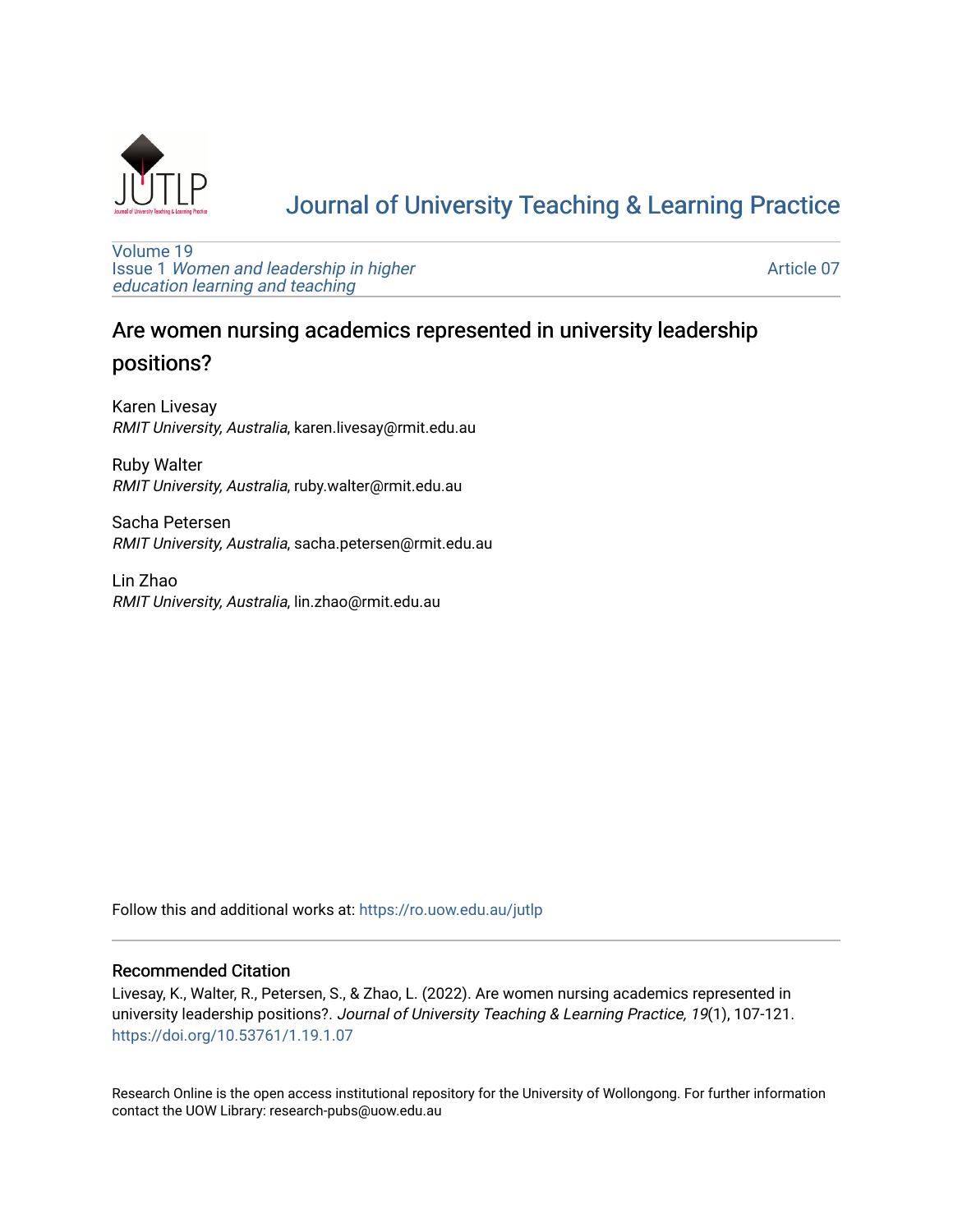## Are women nursing academics represented in university leadership positions?

## Abstract

The nursing workforce constitutes the largest professional health workforce in Australia. Nursing is traditionally a female dominated profession. This study reviewed Australian universities that provide entry to practice nursing education. The study identified the distribution of females and males in leadership in nursing education, the positioning of the discipline in the university, and where nurses occupy leadership roles above the nursing discipline (faculty/college). Of the 37 universities that offered entry to practice nursing, more females were evident. However, more men were evident in academia than the proportion of men in nursing outside of the academic setting. Leadership nomenclature varied within each nursing discipline group reviewed. This study demonstrated that the number of nursing academics has decreased since the late 1990's. The nursing workforce is still a significant contributor to the academic workforce and yet numbers of nurse academics working in roles senior to their discipline were few. This paper discusses how the nursing workforce as predominantly female, has implications to both females and males, and may impact opportunities for leadership and promotion to senior roles.

## Practitioner Notes

- 1. Nursing workforce is the largest health professional workforce in Australia
- 2. Women outnumber men in academic nursing
- 3. Proportionally more men hold academic nursing leadership roles
- 4. Nurses in leadership roles above the discipline in academic settings are underrepresented
- 5. Entry to practice nursing is represented in 37 Australian universities

## Keywords

Learning and teaching, nurse, academic, leadership, gender, women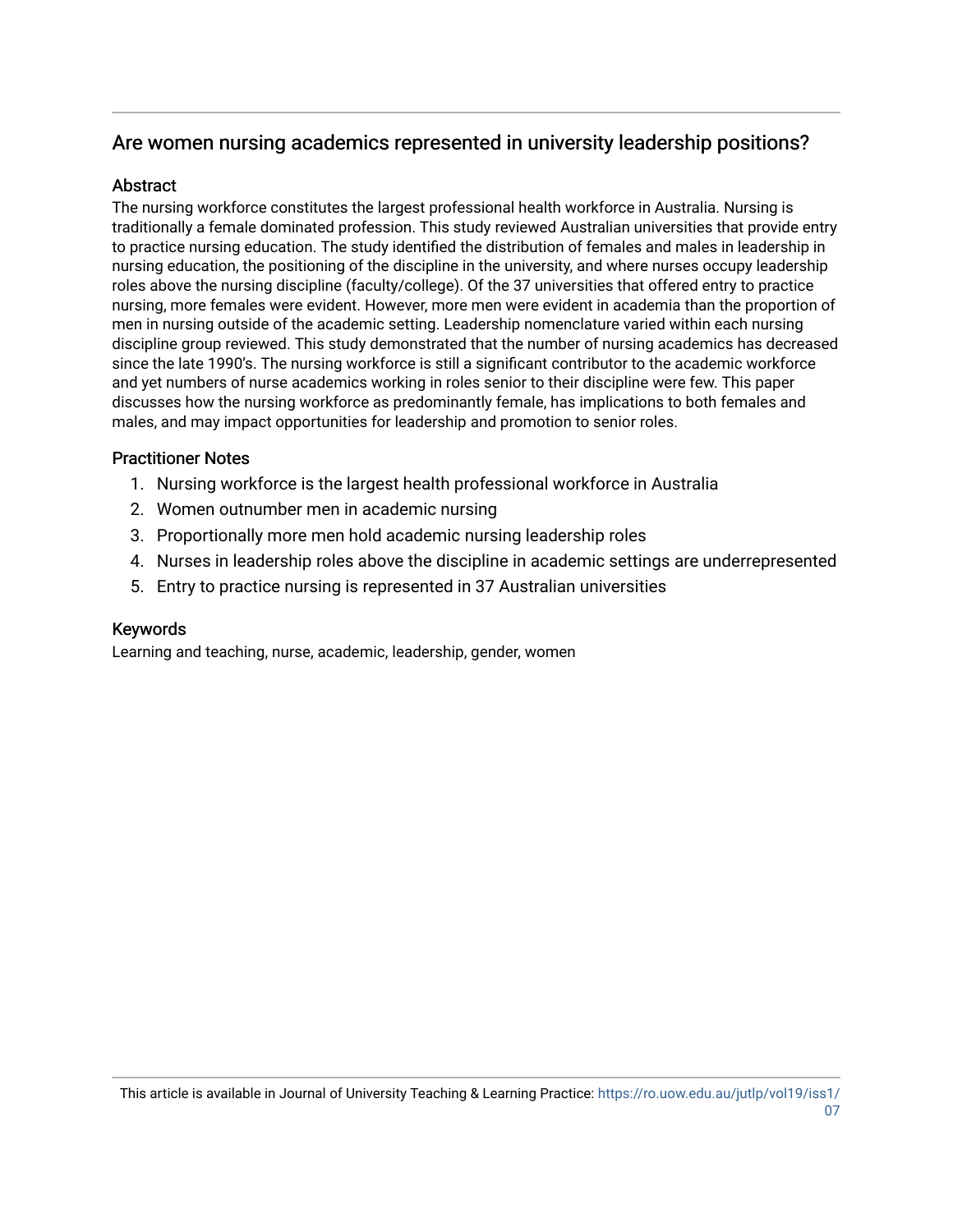### **Introduction**

The nursing workforce constitutes the largest professional health workforce in Australia (Newman et al., 2019). Since the movement of nurse education into academia in the 1980s the characteristics of nurse academics and their influence in teaching and learning, as well as research both within the discipline and more broadly in the university system, should be identifiable. Equally, as a female dominated profession, the representation of women within teaching roles in entry to practice nursing education programs (programs that lead to registration as a Registered Nurse) in higher education should reflect the distribution of females and males in the broader nursing population. Yet the report by Newman et al. (2019) found that whilst women represent 70% of the health workforce, only 25% of health system leadership roles are held by women. The authors suggested that strategies to overcome barriers to women in leadership in nursing include gender specific leadership training and peer mentoring. This recognises that leadership in clinical nursing is frequently associated with clinical competency, yet research indicated that higher education has a role in building competence in nurse leadership (Newman et al., 2019). If so, the state of nurse leadership in higher education is vitally important as a seed bed for learning and opportunity.

This research therefore seeks to identify the distribution of females and males in leadership among nurses in higher education, both within the discipline of nursing and at higher levels of the academy.

## **Background**

There is a dearth of discourse in the literature on leadership roles and opportunities for women from the discipline of nursing in higher education, including roles related to teaching and learning and research. While women are underrepresented in senior leadership positions in health, Boylan et al. (2019) asserted there is a willingness to deliver the necessary commitment. Roberts and Turnbull (2002) and Roberts (1996) provided an historical context to the positioning of Australian female nurses in academia in two studies that investigated the profile of nurse academics prior to and again at the turn of this century. Interestingly, Roberts (1996) found that in 1994, nursing was identified in 27 Australian universities and was supported by 1100 nurse academics. At this time Roberts (1996) asserted that nurse academics were under-represented in the academic levels of Senior Lecturer, Associate Professor and Professor. Within 15 years of nurse education moving from the apprenticeship model within hospitals to the higher education sector, only 7% of nurse academics at this timepoint had Doctoral qualifications, compared to 41% of academics (Roberts, 1996).

By 1999 when Roberts and Turnbull (2002) extended the earlier study (Roberts, 1996), there were 901 nurse academics, almost 20% of whom had a doctoral qualification. While the later study demonstrated no difference in qualifications according to sex, with equal proportions of males and females holding doctoral degrees, the proportion of male nurse in academia had decreased marginally since 1994. However, in 1999, 17% of nurse academics were male, whilst the general nursing workforce comprised 8% males (Roberts & Turnbull, 2002). While the number of nurses in the professoriate (employed as Associate Professor or Professor), increased in the period between the two studies, the proportion of nurses in the professoriate was less than half of that of academics from other disciplines. A telling statistic demonstrated that an equal number of nurse academics moved to more senior university positions above the discipline, to those who died in the period between these two studies (1%) (Roberts & Turnbull, 2002). However, Aiston and Yang (2017), like Roberts & Turnbull (2002), while acknowledging the lack of women professors internationally, posited that the cause of inequities observed for women in higher education internationally cannot be essentialised across multiple contexts because they are also influenced by global policy and cultural attributes.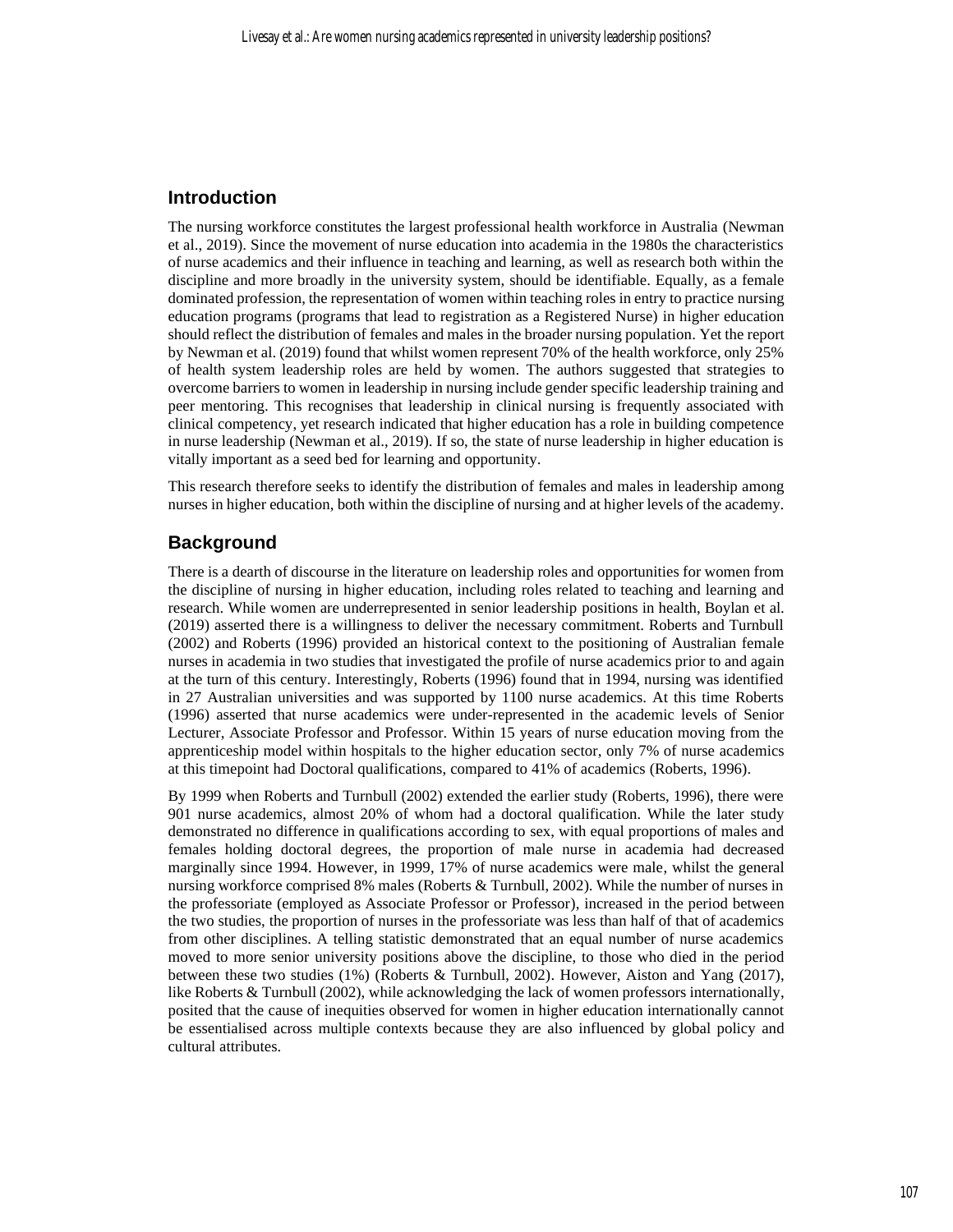There are a range of factors that potentially influence the imbalance of female and male nursing leaders within academia, and more explicitly limit the promotion of nurse academics beyond the discipline level. Whilst some of these factors are not solely unique to nursing, perhaps the clustering of them within one discipline is. Castner (2019) warned that disciplines such as nursing, which remain predominantly female, are devalued, and regarded as possessing lower workgroup status within male dominated organisations (such as universities). This lower status results in fewer promotional opportunities beyond the immediate school or discipline (Castner, 2019) and is, as stated by Cleary et al. (2019), influenced by culture and perceptions within the university sector which still preferences men. Halcomb et al. (2016) similarly warned that structural or institutional oppression may be exacerbated for female nurse academics who are likely to already have experienced structural oppression within the health sector, with nursing associated with less power and influence in the clinical setting than other health disciplines, particularly medicine (Cleary et al., 2019).

Many nurse academics are recognised as clinical leaders and current clinical experts in their field (Clochesy et al., 2019; Halcomb et al., 2016). These clinicians typically find themselves novices rather than experts upon transitioning to academic work, and, in an environment and organisation that bears little resemblance to the clinical one they have come from (Gilbert & Womack, 2012; Halcomb et al., 2016). The clinical leadership skills that nurses possess may not translate quickly or easily to a university environment, resulting in nurse academics arriving from industry often needing to commence their career trajectory anew (Halcomb et al., 2016). In addition to navigating a new role, organisational structure and work focus, the transition to nurse academic from clinical practitioner often occurs at a later life or career stage than for other discipline groups. As such, the progression to positions of leadership within nurse academia may also be slowed.

Recent studies from the United States of America (USA) have raised concerns that there is a growing shortage of nurse academics in administrative/leadership roles (Apen et al., 2021), and a shortage of midlevel nurse academic leaders who occupy positions such as Associate Dean, Program Director or Head of Department (Flynn & Ironside, 2018). These shortages have precipitated concerns that the educational capacity of nursing schools is being negatively impacted by a lack of stewardship. A study by Flynn and Ironside (2018) that was conducted across multiple states and sites within the USA, found occupational burnout related to reported heavy workloads, long work weeks and dissatisfaction with work/life balance prompted mid-level nurse academic leaders to leave their jobs.

Nurse academics wishing to pursue an academic leadership role commonly have no leadership training available to them, despite nursing literature identifying that leadership training is important in the development of leadership skills (Boylan et al., 2019; Halcomb et al., 2016; Phillips, 2019; Young et al., 2011). Effective succession planning in nursing education and leadership is required particularly considering the shortage of mid-level academics in nursing (Phillips, 2019). A recent report into leadership opportunities within nursing (Newman et al., 2019) called for the reform of health professional education to address instructional and institutional deficits. Newman et al. (2019) claimed that existing stereotypes and professional hierarchies need to be challenged, and the lack of leadership development within nursing education needs to be addressed. One strategy identified in the literature for improving leadership development and succession planning is mentoring of academic staff, both at entry to academia, and when preparing for leadership roles and commencing leadership roles (Phillips, 2019; Phillips et al., 2016).

Benefits reported for academic staff who participate in leadership mentoring programs or relationships are the validation and affirmation of skills and work output, fostering of supportive and collegial relationships, and less isolation and uncertainty particularly when commencing new academic roles (Phillips et al., 2016). Mentoring programs that promote a culture of positive role modelling by current leaders, are recognised to increase the understanding of academic roles and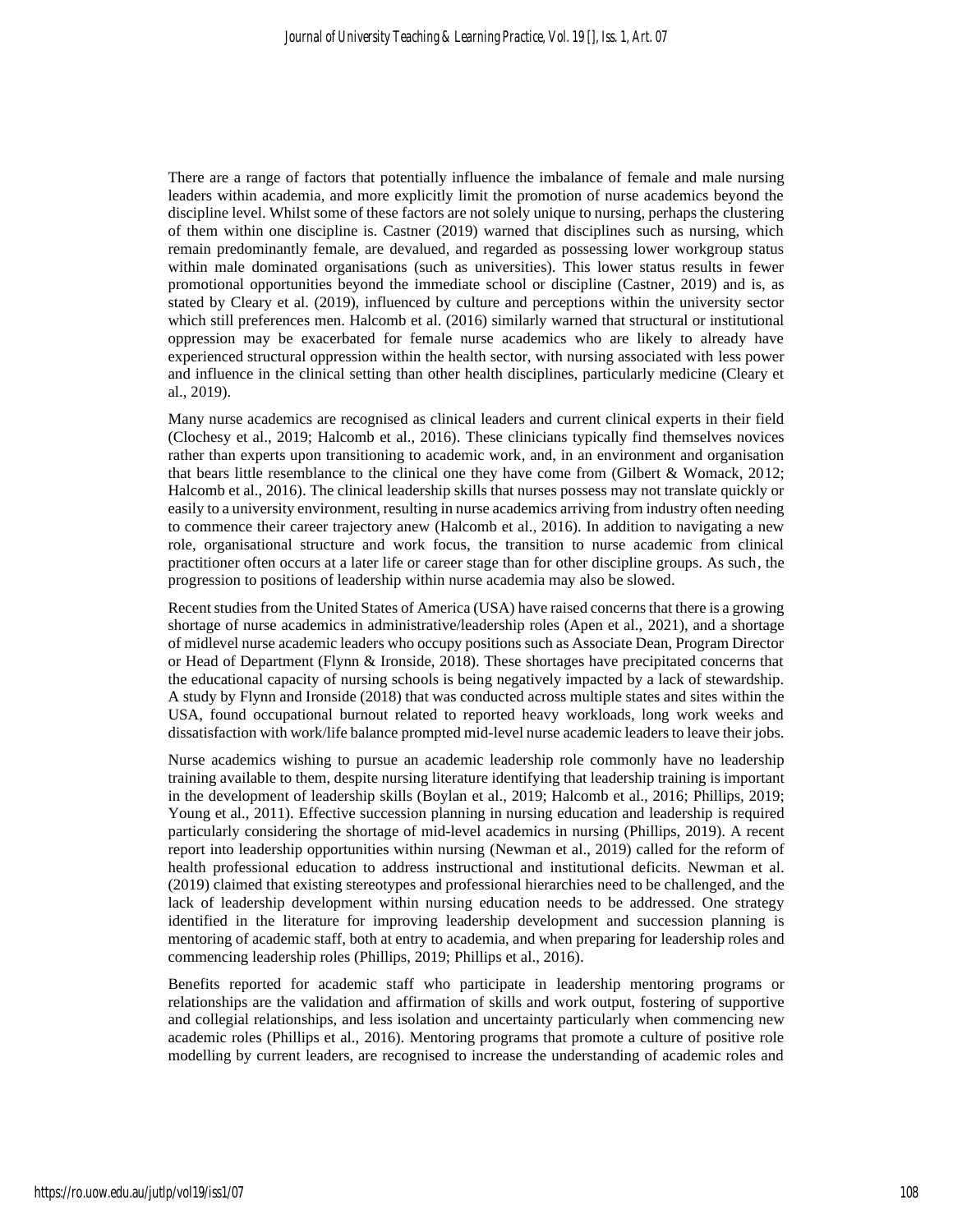what leadership involves (Ephraim, 2021; Phillips, 2019). Despite strong claims of the advantages of mentoring in leadership succession planning, mentoring in this context is not a commonly instituted practice (Phillips, 2019). Importantly, research has also identified that in the absence of support within university environments (such as support within mentoring relationships and programs), women tend to underperform or persist less (Cleary et al., 2019).

This study was designed to capture a current snapshot of nurse academia and leadership in Australia, with a particular lens upon the organisational support for women in leadership.

#### *Research Questions*

The data will be analysed to answer the following research questions:

- What is the distribution of females and males within academic nurse leadership?
- Are nurse academics evident in leadership in higher education in Australia?

This study reviewed Australian higher education providers that offer programs that lead to registration as a Registered Nurse. Castner (2019) identified several criteria that can be used to determine organisational support for women and leadership, which guided an audit of publicly available documentation at each university. The study also identified the distribution of females and males in leadership in nursing education and the positioning of the nursing discipline in the university structure. The study further reports where nurses occupy leadership roles above the nursing discipline (faculty/college) and the sex of those nurse leaders.

#### *A note on sex and gender*

Within this paper, data on the sex (female/male) of nursing academics and discussion on the impact of gender are presented. The authors adhere to the World Health Organisation (2022) conventions that a) sex is determined by biology and b) gender is socially constructed and determined by the individual alone. In this study sex was determined based on investigation of title, pronouns, names and occasionally photographs. The authors are intersectional feminists and recognise that gender is not binary and cannot be determined by these factors alone. The authors apologise if these assumptions are incorrect.

## **Methods**

This pragmatic scoping study focused on the website content of 37 nursing schools within Australia and were collected in September 2021. A list of accredited entry to practice nursing programs within Australia was sourced from the Australian Nursing and Midwifery Accreditation Council (ANMAC) website. Specific data, including permanent staff profile, organisational charts and leadership related structures were obtained directly from the university websites and analysed using SPSS (Statistical Package for the Social Sciences, Version 26.0, IBM Corporation, Armonk, New York, U.S.A) to summarise female and male representation among the higher education level institutes in Australia. Website data were scrutinised to identify nurses above the level of the discipline by assessing the qualifications of staff listed in those roles. Table 1 outlines the inclusion and inclusion criteria used.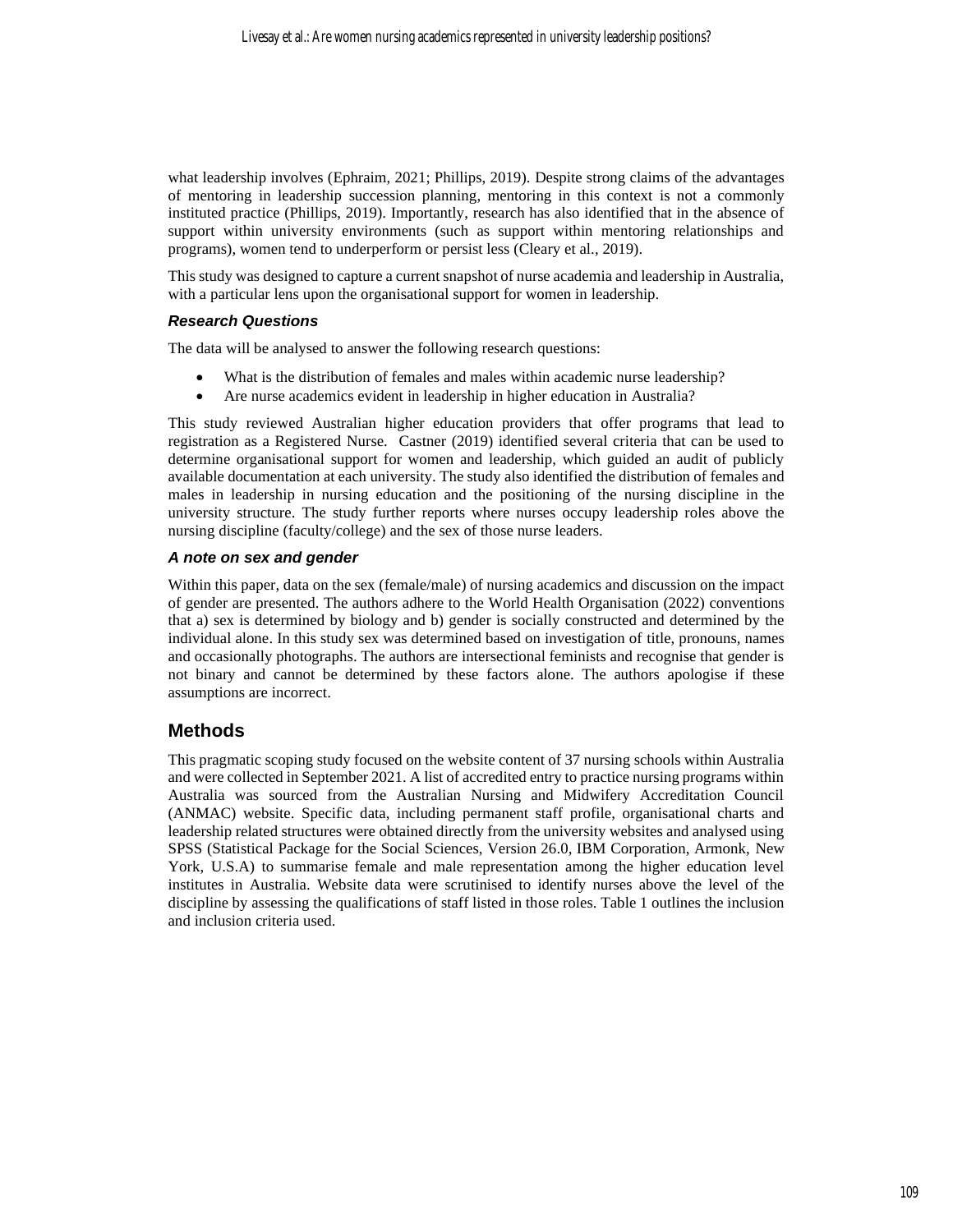#### **Table 1**:

*Inclusion and exclusion criteria*

| Inclusion criteria                                                                                                            | <b>Exclusion criteria</b>                            |  |  |
|-------------------------------------------------------------------------------------------------------------------------------|------------------------------------------------------|--|--|
| ANMAC accredited Entry to practice nursing<br>programs including undergraduate, postgraduate<br>and TAFE                      | Staff of other disciplines teaching into RN programs |  |  |
| Registered nurses listed on the university websites<br>as working in RN programs and not designated as<br>casual or sessional | Staff designated for midwifery programs              |  |  |
|                                                                                                                               | Staff working above the level of the Faculty/College |  |  |

Leadership has been reported by Halcomb et al. (2016) as involving the influencing of others, whether in a clinical or academic setting. In the development and writing of this paper it was necessary to acknowledge the variety of terms used to describe academic roles and positions, within both national and international literatures. For the purposes of this study, the authors considered nurse academics in leadership positions where they had an impact on the field of nursing or a designated field of responsibility in the university (e.g., Dean of Teaching and Learning.

#### **Results**

In addition to one Technical and Further Education institution, 36 of the 44 recognised Australian universities offer entry to practice nursing programs (Table 2).

#### **Table 2**:

| <b>State or Territory</b>           | <b>Number of Universities*</b> | <b>Number of Campuses</b> |  |
|-------------------------------------|--------------------------------|---------------------------|--|
| Victoria                            | 10                             | 23                        |  |
| New South Wales                     | 9                              | 26                        |  |
| <b>Australian Capital Territory</b> | 1                              | $\overline{2}$            |  |
| Queensland                          | 8                              | 22                        |  |
| South Australia                     | $\overline{4}$                 | 7                         |  |
| Northern Territory                  | 1                              | 1                         |  |
| Western Australia                   | 3                              | 7                         |  |
| Tasmania                            | 1                              | 4                         |  |

*Geographical distribution of nursing programs in Australia*

\*24 universities had multiple campuses in the same state or different states.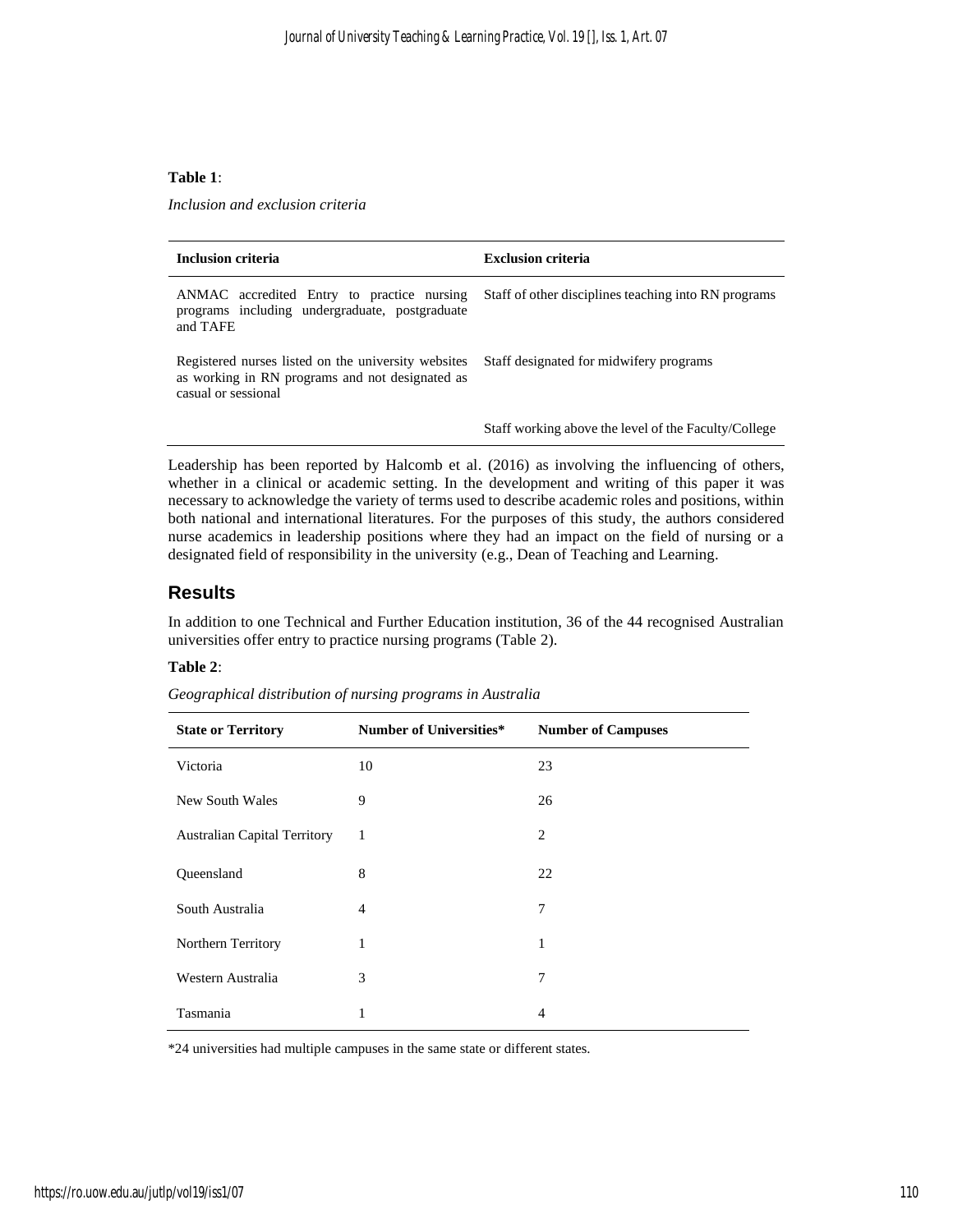Of the 37 institutions reviewed, two (5.4%) universities had little structural or staffing data publicly available on their websites. The study identified 1,083 nurse academics working in higher education. Staff data nominating staff names was available for 30 of the 37 (81.1%) reviewed universities. It was difficult to distinguish between casual and permanent staff positions in all data sets. The indicative number of staff listed in nursing across all universities ranged between seven staff at the lowest end of the scale, and 111 staff in the largest nursing discipline group (excluding casual staff).

Among the universities examined, 23 nursing discipline groups operated as stand-alone schools independent of other disciplines. The remaining 13 (34.2%), were positioned with other disciplines such as allied health, paramedicine, and social science. In  $36.8\%$  (n=14) of the universities, nurses were appointed to university management roles outside their discipline. In total, 17 nurses from 14 universities occupied senior roles of academic Deanship or Associate Dean and contributed to a level of leadership above the discipline. Of these higher leadership roles, 15 were occupied by female academic nurses while two male academic nurses were noted.

Most (n=34, 90%) of the nursing disciplines reviewed were led by female academics (Table 3). In the nursing academic profession, the number of male academic staff was recorded as 13.7% (148/1083) of the workforce.

Review of leadership roles within the nursing discipline group revealed 18.5% (27/146) of leadership positions within nursing programs were held by males. Whilst female academics outnumbered males in all universities (ratio of female to male was 2.53:1, the ratio range 1 to 9) and dominated the leadership roles across all reviewed universities, males were more likely than females to hold a leadership role within the discipline.

#### **Table 3**:

| <b>Criterion</b>                                                          | <b>Sex</b> | <b>Minimum</b> | <b>Maximum</b> | Mean (SD)         | <b>Total</b>   |
|---------------------------------------------------------------------------|------------|----------------|----------------|-------------------|----------------|
| Leadership<br>position<br>within nursing discipline                       | Female     | $\mathbf{0}$   | 17             | .77 $(\pm 1.14)$  | 119            |
|                                                                           | Male       | $\overline{0}$ | 5              | $3.40 (\pm 3.31)$ | 27             |
|                                                                           |            |                |                |                   |                |
| Leadership<br>position<br>above the discipline level<br>(faculty/college) | Female     | $\theta$       | 2              |                   | 15             |
|                                                                           | Male       | $\theta$       | 1              |                   | $\overline{2}$ |
|                                                                           |            |                |                |                   |                |
| Head<br>of<br>nursing<br>discipline                                       | Female     |                |                |                   | 31             |
|                                                                           | Male       |                |                |                   | 2              |

*Female and male distribution within academic leadership*

The authors found that the nomenclature for roles and job titles within academia was varied. For example, whilst some universities name the person responsible for the day to day running of a bachelor's degree the 'Head of School,' other names such as 'Head of Course,' 'Head of Program' or 'Program Manager' made comparison of data across contexts difficult. The authors used their academic experience and discussed findings to classify roles and achieve consensus based on the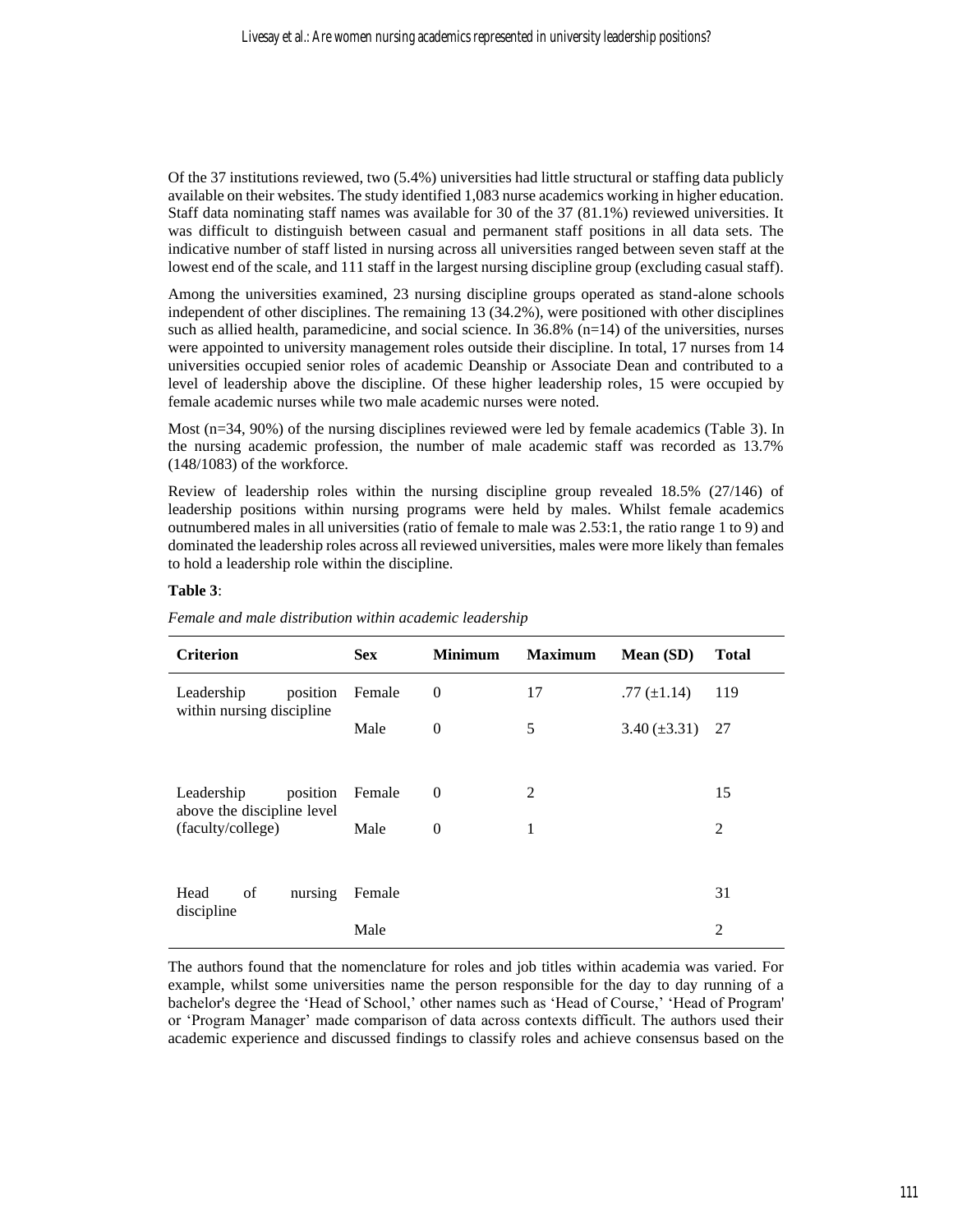nomenclature available through the various university websites. The following list provides examples of the range of terms found describing the position of the leader of the nursing discipline.

- Associate Dean
- Associate Head of School
- Dean
- Dean and Head of School
- Deputy Dean
- Deputy Head of School
- Executive Dean
- Head of Discipline
- Head of Nursing
- Head of School
- Professor of Nursing and Discipline Lead
- Program Head
- Program Manager

There was significant variation between universities of the leadership roles identified by title for staff within the nursing discipline. The titles were generally divided as research related, academic or learning and teaching related or other. This final category included roles with strategic titles, accreditation roles or roles linked to a cognate group such as mental health. The extent of difference between universities also reflected the presence or absence of structures such as research nodes within the discipline or at the college or faculty level in other universities. Where research clusters were identified within the discipline, there were an increased number of identifiable leadership positions specified by a distinct title. While some positions were named without a corresponding incumbent to whom the authors could assign a sex, the indicative count of leadership positions within the nursing discipline was 146 positions, with a distribution of 119 females and 27 males.

#### **Discussion**

The results uncover that there remains an imbalance in the academic nursing workforce, both in its composition in terms of employment, and in terms of sex and the occupancy of leadership roles. In 2019 there were reported to be 3607 nurses working in tertiary education within Australia (Australian Government Department of Health, 2019). This number however did not differentiate between full time, part time or casual academic staff. The casualisation of the higher education workforce in Australia has been prompted by stark government funding cuts to universities and the need to meet budgetary constraints (Klopper & Power, 2014). Casual teaching was estimated a decade ago to have increased to half of all teaching related duties that occur within higher education (Halcomb et al., 2010). This change in the academic workforce is evident within the data collected for this study.

A total of 1083 academic staff were reported by 31 of the 37 universities that offer entry to practice nursing programs in Australia (the remaining six did not list staff on their website). Whilst a precise number is not able to be deduced from the data available, this indicative number is markedly less than the 3607 nurses reported by the Government to be working in tertiary education (Australian Government Department of Health, 2019), and therefore would suggest the major proportion of nurses working in academia are doing so as casual employees.

Casual nurse academics are most commonly practising clinicians who bring valuable contemporary expertise to nursing education (Clarke, 2021). However, as the results of this study would suggest, with 2/3 of the academic nursing workforce being casual, a smaller pool of nurse academics (less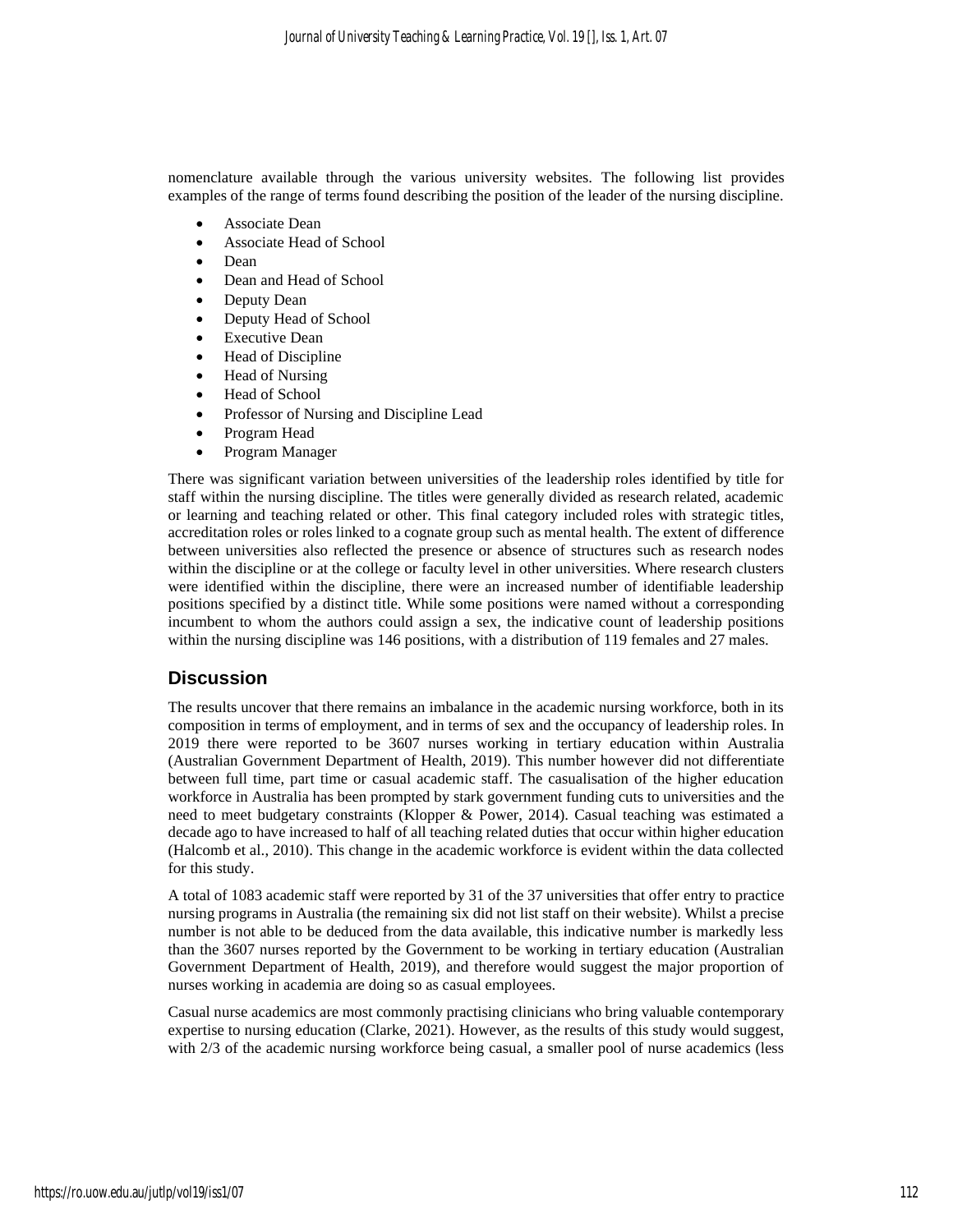than 1/3) remain to manage the administrative function and curriculum design of nursing courses. It also means that a substantial proportion of the nursing academic workforce are not formally mentored or supported within their work (Halcomb et al., 2010) and are further removed from leadership opportunities in nursing academia. The Work and Careers in Australian Universities (WCAU) survey conducted in 2011, identified the majority (57%) of casual academics in Australia are female, and even more females within health sciences (69%) (May et al., 2013). In addition to being female, casual academics are also more likely to be younger and less qualified than permanently employed academics and face job insecurity within academia (May et al., 2013). Their career course, like their permanent female counterparts, is also more likely to be limited due to choosing flexible work arrangements to juggle career and family responsibilities (White & Goriss-Hunter, 2021). As White and Goriss-Hunter (2021) warned, those opting for flexible work arrangements in academia often receive less support for their career progression and trade their need for flexibility with their ambition.

Further evidence supports that leadership pathways for nurses may be limited (Bondas, 2006; Halcomb et al., 2016). This study revealed less than 1% of nurses hold academic leadership positions outside of their own discipline. Nursing cultures often prioritises clinical expertise over leadership or management training (Giordano-Mulligan & Eckardt, 2019). Indeed, as stated earlier, there is an absence of formalised leadership succession planning for nurses in academia (Henshall et all. 2021). Additionally, a core component of nursing work is collaboration and effective teamwork. It might be argued that positions of leadership are often not aspired to by nursing as a profession. That is, leadership is not a priority for many nurses, rather it is a serendipitous consequence of becoming a nurse academic (Adams, 2007; Young et al., 2011). A grounded theory study by Bouws et al. (2020) revealed that some nurses in leadership found a 'sense of calling' to be an academic leader. It is likely that this trait of leadership is a consequence of the altruistic culture of nursing, that is, that nurses do not set out to become leaders and as such leadership outside of nursing is even less likely.

Academic nurse leaders are required to manage not only academic and teaching tasks but also the requirements of accreditation bodies. This coupled with a lack of research funding, often due to the funding going to 'hard' and male dominated sciences (Bondas, 2006; Gledhill et al., 2011), creates a significant and diverse workload for nurse leaders. This phenomenon may influence the number of nurses in academic leadership positions outside of the nursing discipline, as a limited number of nurses will have achieved the credentials to compete with applicants from other fields.

Conversely, the perception of nurses should also be considered. Within the healthcare setting and the biomedical model, nurses are widely recognised as valuable members of the team, but rarely as team leaders (other than leaders of other nurses) (Newman et al., 2019). A 2019 report (Newman et al., 2019) on leadership in nursing found that gender stereotypes, a lack of leadership training, the need to manage paid and unpaid work all influence a female nurse's ability to pursue leadership positions in clinical settings. It is not unreasonable to assume that this perception, which is both internal and external to nursing, may impact the potential for a nurse academic to be promoted outside of their discipline. This may be exacerbated for women nurse academics.

Various leadership roles in higher education have been identified and these include nursing academics being posted to Dean and Deputy-Vice-Chancellor positions overseeing and responsible for learning and teaching within the university. Although the Academy may be accustomed to viewing nurses as content experts rather than teachers (Gardner, 2014), in this study nurses were noted to hold educational qualifications. Indeed, qualifications in education may be more common among nursing academics as many of them started their teaching career as clinical educators in health services before moving to academic positions (Schoening, 2013). Evidence from the data for this study revealed there is a need to cultivate nurses through the ranks to leadership positions in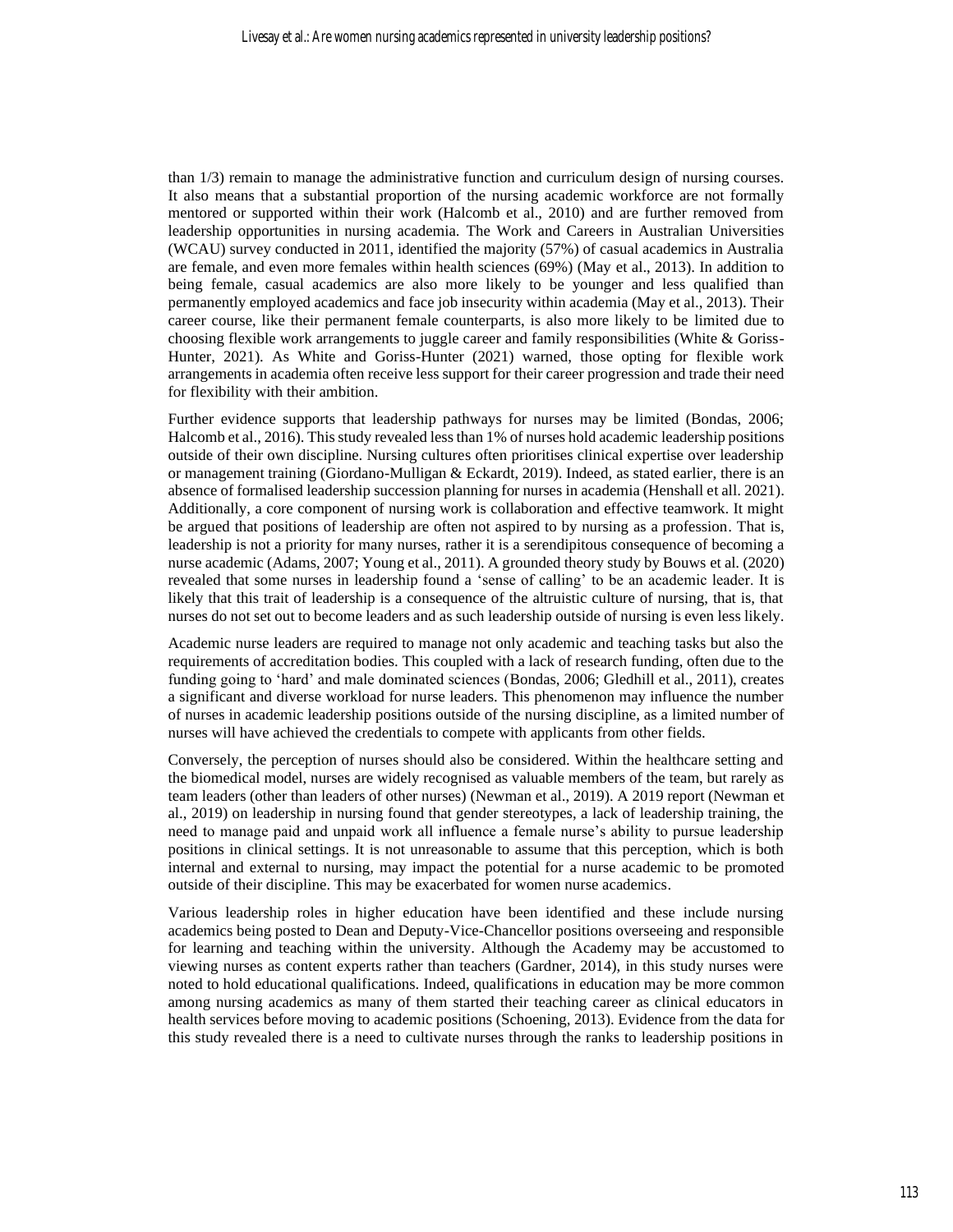teaching and learning as currently only a few senior nursing academics were identified at deanship level in learning and teaching.

Of note, as a comparison, the proportion of allied health professionals in leadership roles was also considered disproportionally low in academia in the United Kingdom yet one finding suggested that allied health's voice was swept into the milieu of nursing and midwifery (Gibbs & Griffiths, 2020). This is particularly interesting in considering the number of nursing discipline groups in this study who are positioned in a combined discipline group with allied health disciplines. The absence of aspirational mentors was an inhibiting factor in allied health professional's ability to progress in higher education according to Gibbs and Griffiths (2020). The very low numbers of nursing leaders evident at levels higher than management of the nursing discipline may represent this lack of aspirational mentors and therefore be a contributing factor in nursing in Australia. Both nurses and allied health professionals typically enter higher education after establishing themselves as clinicians, and then focus on building up research and other qualifications which may delay their movement to strategic leadership roles (Gibbs & Griffiths, 2020).

In contrast to the concept of the glass ceiling, several authors have postulated on a glass escalator effect evident for men in female dominated fields such as nursing (Newman et al., 2019; Williams 1992; Wingfield & Wingfield, 2014). This escalator effect emphasises men's visibility and results in expedited opportunities for promotion or selection for competitive roles. Gender discrimination and stereotyping are factors that inhibit the career progression of female nurses (Newman et al., 2019). Male stereotypes such as assertiveness and decisiveness are linked to leadership. These characteristics in women are said to be challenging and give rise to questions around women's legitimacy as leaders (Newman et al., 2019). Smith et al., (2021) contest the stereotype applied to gender bias in leadership generally, and question therefore if this has a reverse impact in nursing where professional success could be associated with stereotypically female behaviours of caring and nurturing. In their review of the literature across more than three decades they reported that men were more represented in senior positions and that they achieved success through full time work without significant breaks in work life and a predisposition for some men to seek roles that aligned with their sex (Smith et al., 2021). If accepting the suggestion that men seek out roles in keeping with stereotypical male identity such as leadership, how would an academic role be construed? Academia may be seen as less subject to the marginalisation men may experience as a minority in clinical nursing, and account for the higher proportion of male academics found in this study than seen in the clinical nursing population.

As nursing academics become increasingly involved in student administration, research, and teaching, they are often caught in a balancing act between good academic practice and the needs of administrative work (Singh et al., 2020; Ward & Walter, 2021). In a survey of nursing academic leaders in the United States, Adams (2007) highlighted workload as the most crucial factor that discouraged nursing academics pursuing leadership roles. If the administrative demand is high, then it may alter the academic's view on investing in teaching and research where teaching and research metrics contribute to promotion. Benton et al. (2017) discussed nursing's profile in the policy development of universal healthcare and presented a comparison between nursing and medicine's research outputs that demonstrate medicine's much more defined use of collective influence. High numbers of schools of nursing and some with large numbers of staff does not translate automatically to influence in the teaching, learning, research, or leadership sphere. The potential within the nursing collective cannot then be optimized (Benton at al., 2017) and therefore maximising teaching and research metrics is not possible.

Teaching and research are the core business of higher education, and both are closely linked to leadership and the organisational structure of the university. However, career progression and academic promotion in the university sector, in many disciplines (like nursing) has a strong focus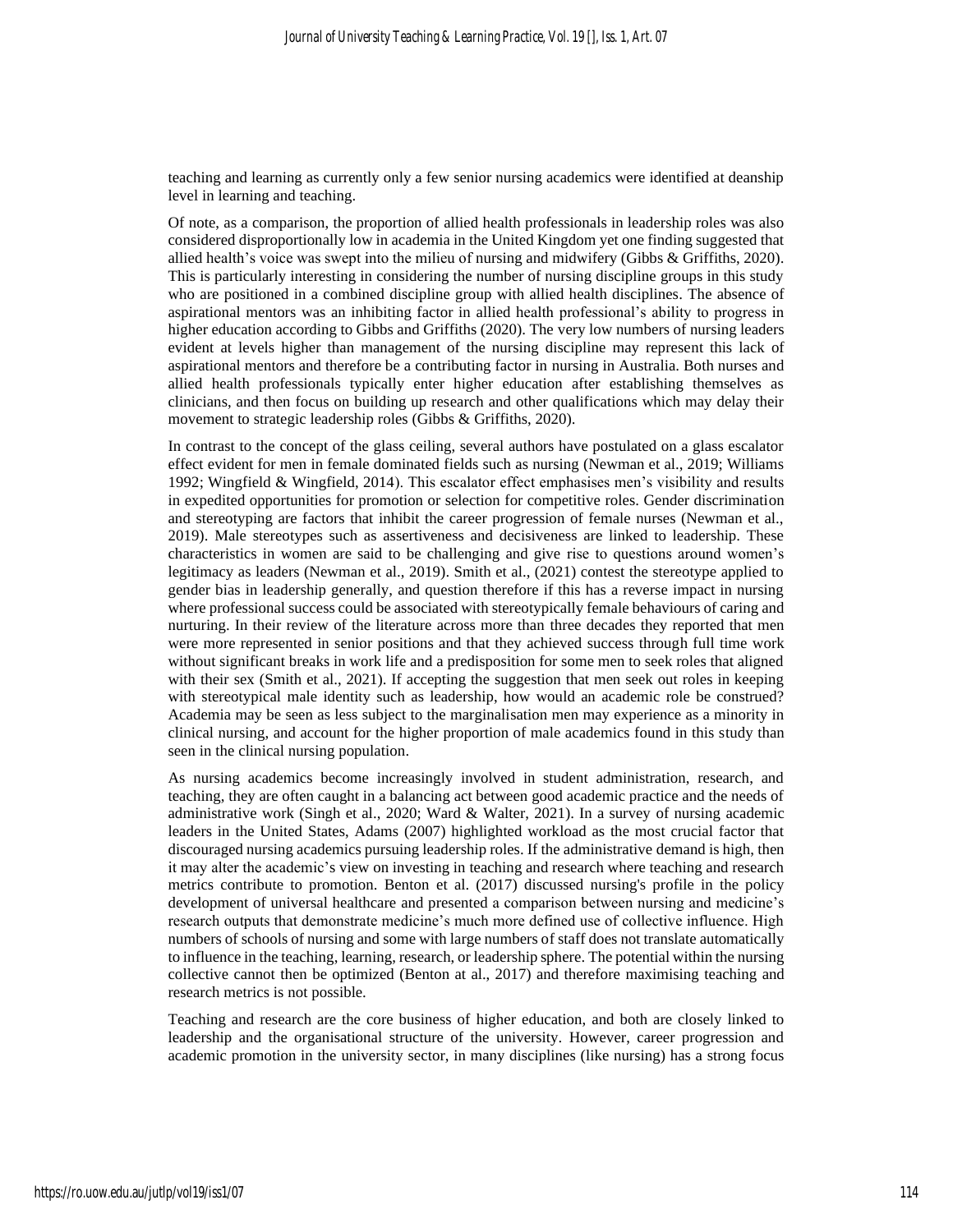on citation index and research income. This means many nursing academics miss the opportunities of being promoted because of limited competitive grants available to the nursing profession and a shortage of doctoral prepared nursing academics (Moxham, 2016).

It is common for nursing academics to combine clinical and academic work to maintain clinical competence, however this may curb their career progression. Nursing academics are often not as competitive for senior roles as other professionals whose efforts are not divided between clinical and academic requirements (van Oostveen et al., 2017). Whilst teaching focussed positions in universities are increasing internationally (Hubbard et al. 2015), valuing this aspect of academic nursing and supporting a system that rewards and promotes learning and teaching by nursing academics is vital (Fawaz et al., 2018).

#### *Limitations/Future research*

This study was a pragmatic snapshot of sex and leadership of nurse academics via information available only on university webpages. The accuracy of the data obtained is dependent on web pages being up to date and the authors' ability to interpret the data. A small number of ambiguous academic profiles were assessed via photographs and pronouns; therefore, sex distribution may not be correct. Some of the universities listed every staff member, whether sessional, permanent, associate, adjunct or emeritus. Other universities only listed staff with portfolios within the program and not all teaching staff. Whilst the authors of this article did not interrogate the university websites for individual nurse academic qualifications, it would provide an interesting insight into the level of academic expertise that exists now within nursing academia, particularly to highlight the academic development of the profession in Australia when compared to the snapshot provided by Roberts and Turnbull (2002) at the turn of the century.

Additionally, the study revealed diversity in structure between the 37 institutions. This diversity creates challenges in making meaningful comparisons between universities and leadership positions. The authors were unable to determine if nursing academics taught into only entry to practice programs or both entry to practice and postgraduate programs. The exploration of leadership roles was limited to one level above the program level. Finally, teaching and learning roles were sometimes positioned within the nursing school/college, others outside of the school/college. These differences impact the comparability of the data.

This study has highlighted a need for focussed research in this area. It is unclear what the impact of mid-career transition to higher education is on the likelihood of progression beyond the discipline level of the university is. Most nurses spend their early career establishing themselves as clinicians (Gibbs & Griffiths, 2020). Transitioning to higher education earlier in the career may provide more time to progress through levels of promotion and be recognised for leadership opportunities as well as develop a research track record equivalent to other disciplines who enter the academy earlier.

This study considered a stereotypical depiction of gender as a factor in opportunities associated with teaching and learning leadership for female nurses, however the intersections of age, sex, gender, race, and other identity factors need to be considered to provide a more holistic account of the opportunities and barriers to progression in academic nursing roles.

Data on teaching responsibilities and the extent of leadership roles, or indeed the extent of expectations related to workload hours or percentage of total time allocation, were beyond the scope of this research. Future research could explore how these invisible factors impact upon leadership roles. Teaching expectations and roles need to be investigated to answer questions related to culture, and perceptions of prestige between teaching and research positions. The clash between leadership and teaching may be a factor where nurses with significant teaching roles have limited opportunity for leadership, or transition to leadership opportunities, and this is worthy of further investigation.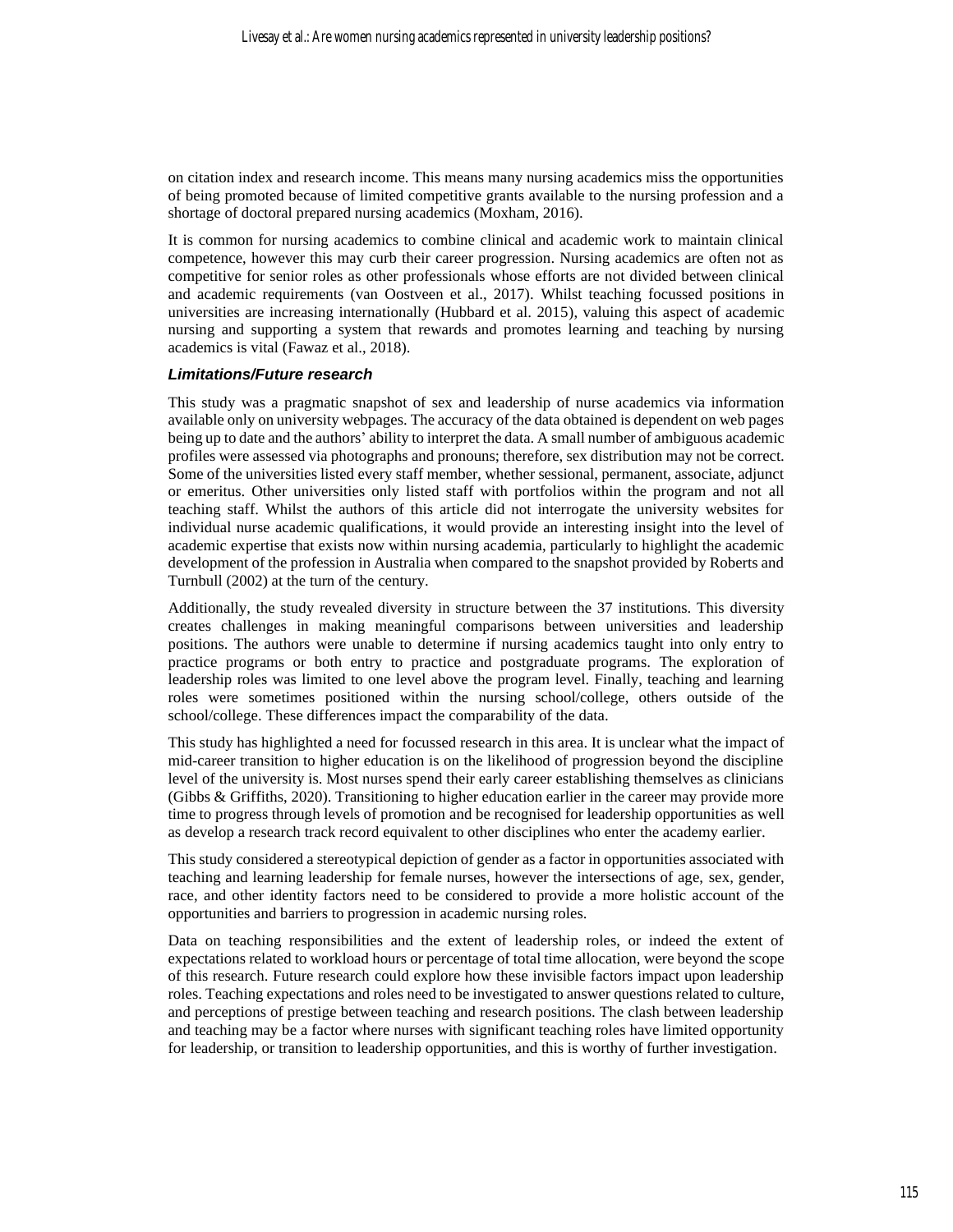Studies on the advantages or otherwise experienced by men in nursing are typically located in clinical contexts. However, the academy is perceived as a male dominated environment and the presence of gender ideals in such a context for nursing is unclear.

#### **Conclusion**

This study has identified that a significant imbalance of females and males remain prevalent in the Australian nursing academic context. While more males are working in academic nursing proportionally than in clinical settings, the nursing role remains imbued with characteristics associated with femininity. The risks to nurses of a gendered vision of this workforce has implications to both males and females and may impact opportunities for leadership and promotion to senior roles. The composition of the nursing workforce and leadership positions have remained static over the almost four decades since nursing in Australia moved to higher education. While this pragmatic study demonstrated that the number of nursing academics appeared to have reduced since the late 1990s the nursing workforce is still a significant contributor to the academic workforce and yet numbers of nurse academics working in roles senior to their discipline were few. This study demonstrated leadership roles were more identifiable than teaching and learning roles and suggested more work is needed to understand this phenomenon.

#### **References**

- Adams, L. (2007). Nursing academic administration: Who will take on the challenge? *Journal of Professional Nursing*, *23*(5), 309–315. [https://doi.org/10.1016/j.profnurs.2007.01.012.](https://doi.org/10.1016/j.profnurs.2007.01.012)
- Aiston, S. J., & Yang, Z. (2017). "Absent data, absent women": Gender and higher education leadership. *Policy Futures in Education*, *15*(3), 262-274. DOI: 10.1177/1478210317716298.
- Apen, L. V., Rosenblum, R., Solvason, N., & Chan, G. K. (2021). Nursing academic leadership: An urgent workforce shortage in nursing education. *Nursing Education Perspectives*, *42*(5), 304-309. https://doi.org/10.1097/01.NEP.0000000000000851.
- Australian Government Department of Health (2019). F*actsheet, Nursing and Midwifery 2019,*  Retrieved [date] from [factsheet-nrrn-2019.pdf \(health.gov.au\).](https://hwd.health.gov.au/resources/publications/factsheet-nrrn-2019.pdf)
- Benton, D. C., Beasley, C. J., & Ferguson, S. L. (2019). Nursing Now! Learning from the past, positioning for the future. *Online Journal of Issues in Nursing*,*24*(2) 1-16. [https://doi.org/10.3912/OJIN.Vol24No02Man05.](https://doi.org/10.3912/OJIN.Vol24No02Man05)
- Bondas, T. (2006). Paths to nursing leadership. *Journal of Nursing Management, 14*(5):332-9. https://doi.org/10.1111/j.1365-2934.2006.00620.x
- Bauws, M., Madeira, A. & Streberger, A. (2020). Fulfillment in the role of academic nurse leader: A grounded theory study. *Journal of Professional Nursing*, *36*(6), 469–476. [https://doi.org/10.1016/j.profnurs.2020.03.007.](https://doi.org/10.1016/j.profnurs.2020.03.007)
- Boylan, J., Dacre, J., & Gordon. H. (2019). Addressing women's under-representation in medical leadership. *Lancet, 393*(10171), e14. https://doi.org/10.3912/OJIN.Vol24No01Man06
- Castner, J. (2019). Healthy environments for women in academic nursing: Addressing sexual harassment and gender discrimination. *Online Journal of Issues in Nursing*, *24*(1), 5. [https://doi.org/10.3912/OJIN.Vol24No01Man06.](https://doi.org/10.3912/OJIN.Vol24No01Man06)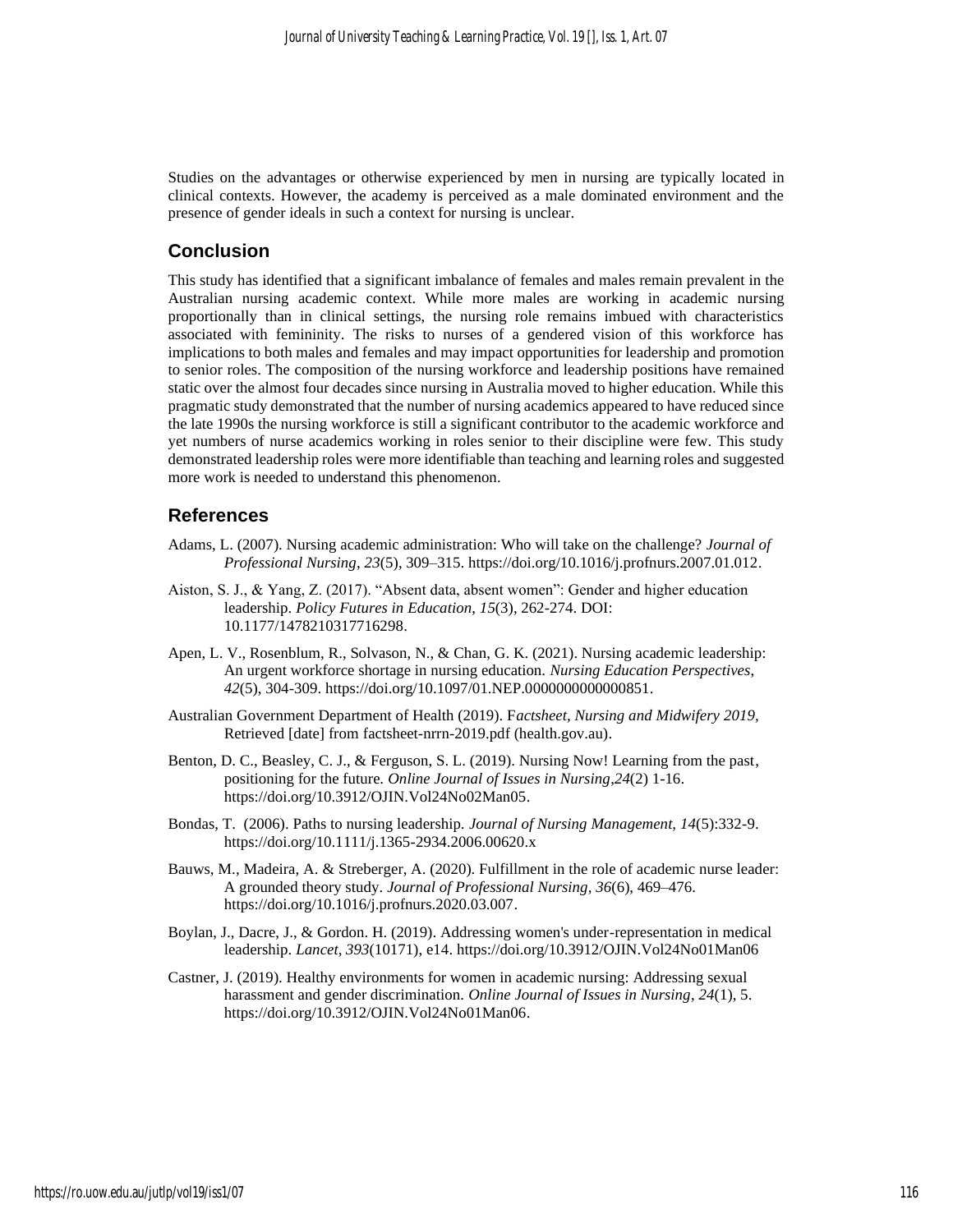- Clarke. (2021). Employing industry experts as casual academics: value-adding or undervalued? *Labour & Industry (Brisbane, Qld.), 31*(2), 152–170. https://doi.org/10.1080/10301763.2021.1979888
- Cleary, M., West, S., Arthur, D., Kornhaber, R., & Hungerford, C. (2019). Women in health academia: Power dynamics in nursing, higher education and research. *Journal of Advanced Nursing, 75*(7), 1371–1373. [https://doi.org/10.1111/jan.13999.](https://doi.org/10.1111/jan.13999)
- Clochesy, J. M., Visovsky, C., & Munro, C. L. (2019). Preparing nurses for faculty roles: The institute for faculty recruitment, retention and mentoring (INFORM). *Nurse Education Today*, *79*, 63-66. https://doi.org/10.1111/jan.13999
- Ephraim, N. (2021). Mentoring in nursing education: An essential element in the retention of new nurse faculty. *Journal of Professional Nursing*, *37*(2), 306–319. <https://doi.org/10.1016/j.profnurs.2020.12.001>
- Fawaz, M. A., Hamdan-Mansour, A. M., & Tassi, A. (2018). Challenges facing nursing education in the advanced healthcare environment*. International Journal of Africa Nursing Sciences, 9*, 105-110. [https://doi.org/10.1016/j.ijans.2018.10.005.](https://doi.org/10.1016/j.ijans.2018.10.005)
- Flynn, L., & Ironside, P. M. (2018). Burnout and its contributing factors among midlevel academic nurse leaders. *Journal of Nursing Education, 57*(1), 28-34. https://doi.org/10.3928/01484834-20180102-06
- Gardner, S. S. (2014). From learning to teach to teaching effectiveness: nurse educators describe their experiences. *Nursing Education Perspectives*, *35*(2), 106–111. [https://doi.org/10.5480/12-821.1.](https://doi.org/10.5480/12-821.1)
- Gibbs, V., & Griffiths, M. (2020). AHP leadership in academia: opportunities, challenges and current positioning. *Studies in Higher Education*, 1-14. [https://doi.org/10.1080/03075079.2020.1716320.](https://doi.org/10.1080/03075079.2020.1716320)
- Gilbert, C., & Womack, B. (2012). Successful transition from expert nurse to novice educator?: Expert educator: it's about you!. *Teaching and Learning in Nursing*, *7*(3), 100-102. [https://doi.org/10.1016/j.teln.2012.01.004.](https://doi.org/10.1016/j.teln.2012.01.004)
- Giordano-Mulligan, M., & Eckardt, S. (2019). Authentic nurse leadership conceptual framework: Nurses' perception of authentic nurse leader attributes*. Nursing Administration Quarterly, 43*(2), 164–174. [https://doi.org/10.1097/NAQ.0000000000000344.](https://doi.org/10.1097/NAQ.0000000000000344)
- Gledhill, S., Mannix, J., MacDonald, R., & Poulton, G. (2011). Nursing and midwifery research grants: profiling the outcomes. *The Australian Journal of Advanced Nursing, 28*(3), 14- 21.
- Halcomb, E. J., Andrew, S., Peters, K., Salamonson, Y., & Jackson, D. (2010). Casualisation of the teaching workforce: Implications for nursing education. *Nurse Education Today*, *30*(6), 528–532[. https://doi.org/10.1016/j.nedt.2009.10.022.](https://doi.org/10.1016/j.nedt.2009.10.022)

Halcomb, E., Jackson, D., Daly, J., Gray, J., Salamonson, Y., Andrew, S., & Peters, K. (2016). Insights on leadership from early career nurse academics: findings from a mixed methods study. *Journal of Nursing Management*, *24*(2), E155-E163. [https://doi.org/10.1111/jonm.12317.](https://doi.org/10.1111/jonm.12317)

Henshall, C., Kozlowska, O., Walthall, H., Heinen, A., Smith, R., & Carding, P. (2021). Interventions and strategies aimed at clinical academic pathway development for nurses in the United Kingdom: A systematised review of the literature*. Journal of Clinical Nursing, 30*(11-12), 1502–1518. [https://doi.org/10.1111/jocn.15657.](https://doi.org/10.1111/jocn.15657)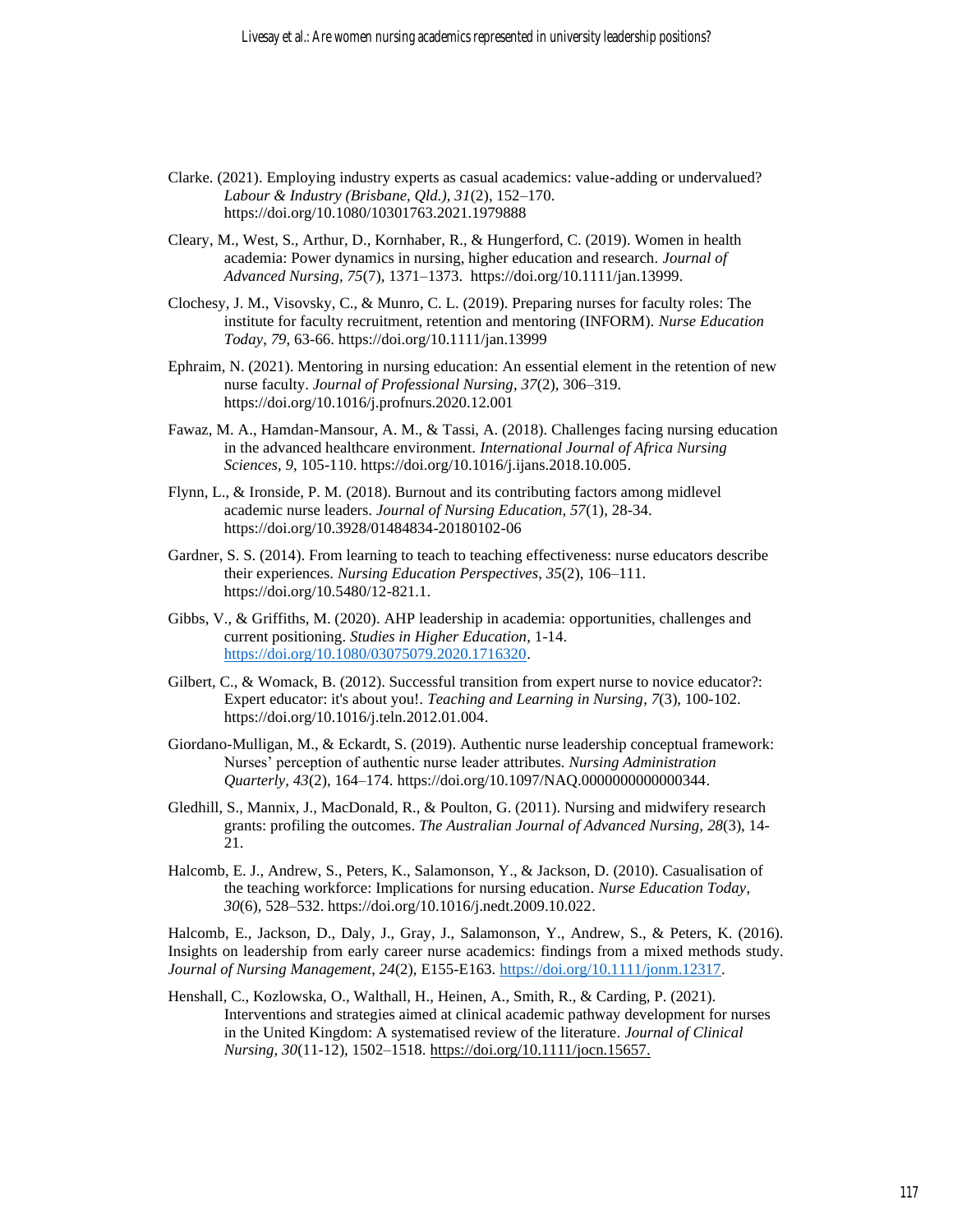- Hubbard, K., Gretton, S., Jones, K., & Tallents, L. (2015). Challenges and opportunities for earlycareer Teaching-Focussed academics in the biosciences. *F1000Research*, *4*. <https://dx.doi.org/10.12688%2Ff1000research.6227.2>
- Klopper, C. J., & Power, B. M. (2014). The casual approach to teacher education: What effect does casualisation have for Australian university teaching? *Australian Journal of Teacher Education, 39*(4) 101-114[. http://dx.doi.org/10.14221/ajte.2014v39n4.1.](http://dx.doi.org/10.14221/ajte.2014v39n4.1)
- May, R., Strachan, G., & Peetz, D. (2013). Workforce development and renewal in Australian universities and the management of casual academic staff*. Journal of University Teaching & Learning Practice, 10*(3) 27-51[. https://doi.org/10.14453/jutlp.v10i3.3.](https://doi.org/10.14453/jutlp.v10i3.3)
- Moxham, L. (2016). Nursing researchers forge careers in a highly competitive environment. *Nurse Researcher*, 23 (6), 6-7. https://doi.org/10.7748/nr.23.6.6.s2
- Newman, C. J., Stilwell, B., Rick, S., & Peterson, K. M. (2014, May). *Investing in the power of nurse leadership: what will it take?* Retrieved from [date] <https://www.who.int/publications/m/item/investing-in-the-power-of-nurse-leadership>
- Phillips, L. K. (2019). Succession planning in nursing academia: A scoping review. International *Journal of Nursing Education Scholarship*, *16*(1)[. https://dx.doi.org/10.1515/ijnes-2019-](https://dx.doi.org/10.1515/ijnes-2019-0070) [0070.](https://dx.doi.org/10.1515/ijnes-2019-0070)
- Phillips, S. L., Dennison, S. T., & Davenport, M. A. (2016). High retention of minority and international faculty through a formal mentoring program. *To Improve the Academy, 35*(1), 153–179[. https://doi.org/10.1002/tia2.20034.](https://doi.org/10.1002/tia2.20034)
- Roberts, K., (1996). A snapshot of Australian nursing scholarship 1993–1994. *Collegian*, *3*(1), 4- 10. https://doi.org/10.1016/S1322-7696(08)60041-4
- Roberts, K., & Turnbull, B., (2002). From apprentices to academics: are nurses catching up? *Collegian*, *9*(1), 24-30. https://doi.org/10.1016/S1322-7696(08)60041-4
- Roberts, K., & Turnbull, B., (2005). A millennial benchmark of nurse academics' scholarly productivity. *Contemporary Nurse*, *19*(1-2), 52-62. https://doi.org/10.5172/conu.19.1- 2.52
- Schoening, A. M. (2013). From bedside to classroom: The nurse educator transition model. *Nursing Education Perspectives*, *34*(3), 167-172. doi:10.2202/1548-923X.1381.
- Singh, C., Cross, W., Munro, I., & Jackson, D. (2020). Occupational stress facing nurse academics—A mixed‐methods systematic review. *Journal of clinical nursing*, *29*(5-6), 720-735. https://doi.org/10.2202/1548-923X.1381
- Smith, B. W., Rojo, J., Everett, B., Montayre, J., Sierra, J., & Salamonson, Y. (2021). Professional success of men in the nursing workforce: An integrative review. *Journal of Nursing Management*. 29, 2470–2488. https://doi.org/10.1111/jonm.13445
- van Oostveen, C. J., Goedhart, N. S., Francke, A. L., & Vermeulen, H. (2017). Combining clinical practice and academic work in nursing: A qualitative study about perceived importance, facilitators and barriers regarding clinical academic careers for nurses in university hospitals. *Journal of Clinical Nursing*, *26*, 23-24), 4973-4984. https://doi.org/10.1111/jocn.13996